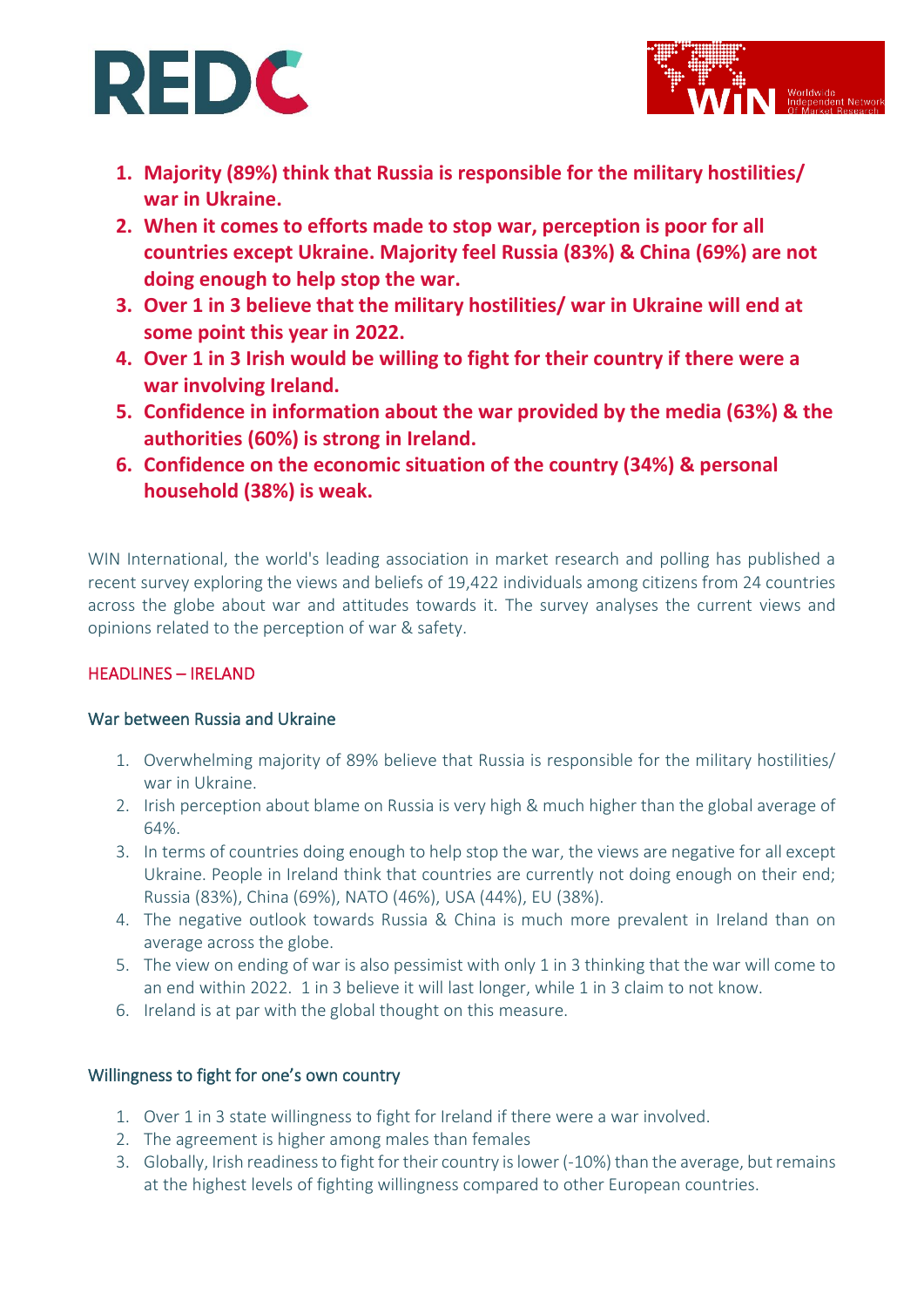4. Poignantly, those living in former Axis countries of Japan (19%), Germany (22%), and Italy (22%) express some of the lowest level of willingness to fight for their country in the event of a war, with only the Netherlands (16%) expressing lower level of willingness.

# Confidence and the future

- 1. Irish state high confidence in information received about the Russian-Ukraine hostilities/war from the media (63%) & the authorities (60%).
- 2. Assurance on information sources is much better in Ireland than global average.
- 3. However, some tension is observed when it comes to confidence in the economic situation of Ireland & one's household in the coming months. Only 1 in 3 state some confidence on the national economic situation, with just under 2 in 5 confident with one's own household economic situation.
- 4. Compared to the global average, the Irish are more confident in their country's economic situation, but less confident than the average with regard to their own household's economic situation.

# HEADLINES WORLD

#### Willingness to fight for one's own country

• Connection to ones' own country does not seem to be enough to fight for it. If there were a war that involved their country, only 45% would be willing to fight for it. Europe shows the highest percentage of people that won´t fight for their country, 38% compared to the 33% that will fight. Pakistan, consistent to its citizens' deep connection to it, presents the highest percentage (96%) of people willing to defend their country in case of war. Italy (22%), Germany (22%), Japan (19%) and Netherlands (16%) are the countries where less people are willing to get involved in a war.

#### War between Russia and Ukraine

• Almost two thirds of the population (64%) in the 24 countries surveyed consider that Russia is responsible for the military hostilities/war in Ukraine. This perception varies among regions: while the majority in Europe (75%), the Americas (65%), APAC (63%) and Africa (56%) blame Russia, in MENA region opinions are more distributed, with 30% considering Russia and 26% USA the responsible of the war. On the other hand, only Ukraine is perceived as the one doing enough to help stopping the war. Indeed, respondents believe Russia, NATO, China, USA and European countries are not doing all they can to end the conflict (67%, 55%, 46%, 45% and 42% respectively). Overall, 35% think that the war will come to an end during this year.

# Confidence and the future

• The future looks uncertain for 55% of interviewees who feel insecure about their own. Lebanon (78%), Italy (68%) and France (67%) are the countries with the highest percentage of citizens feeling insecure.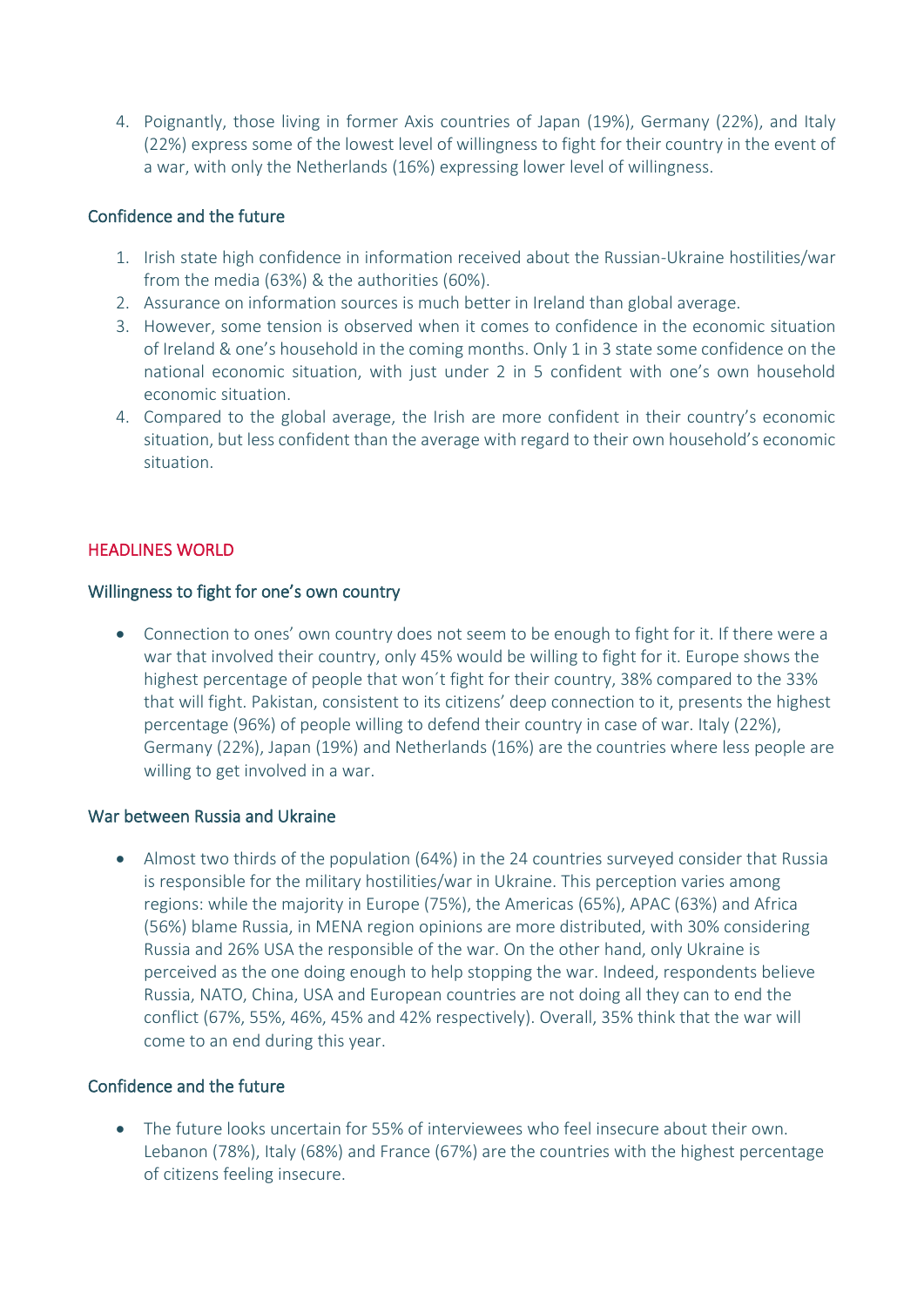• However, large shares of the population seem to be confident about different aspects: for example, results show some confidence in the quality of information people find about the Russian-Ukraine hostilities/war in the media in their country (44%), the economic situation of their household in the coming months (44%), the quality of information people receive about the Russian-Ukraine hostilities/war from public authorities in their country (40%) and the economic situation in their country (29%).

#### Vilma Scarpino, President of WIN International Association, said:

*"Results of the survey we conducted bring the opinions about real-time events like war, to broader societal, economical and political considerations. The war between Russia and Ukraine, just like other wars in different parts of the world, shakes people's confidence about the future and weakens perspectives: indeed, only a few believe this conflict will know an end before 2022.. However, instead of turning skeptical about different aspects of their life, many keep focusing on the positive ones: large shares of the population trust the media and the authorities when it comes to quality of information, and many others do not loose hopes about the economic situation, both of their households and of their country, even though there are differences between countries.* 

*Moreover, the majority of the population scores positive on a mood scale and are happy to live in their own countries. Of course, people who feel less connected to the place they live in are also the most unhappy ones. Interestingly, (and that's where culture kicks in the most), deeper connections to your country do not always mean higher willingness to fight for it. On one hand, many consider war as the ultimate way to defend their places (whether you want to, or need to), but many others just see it as an extreme and absolutely avoidable situation they're not willing to live. "*

-ENDS-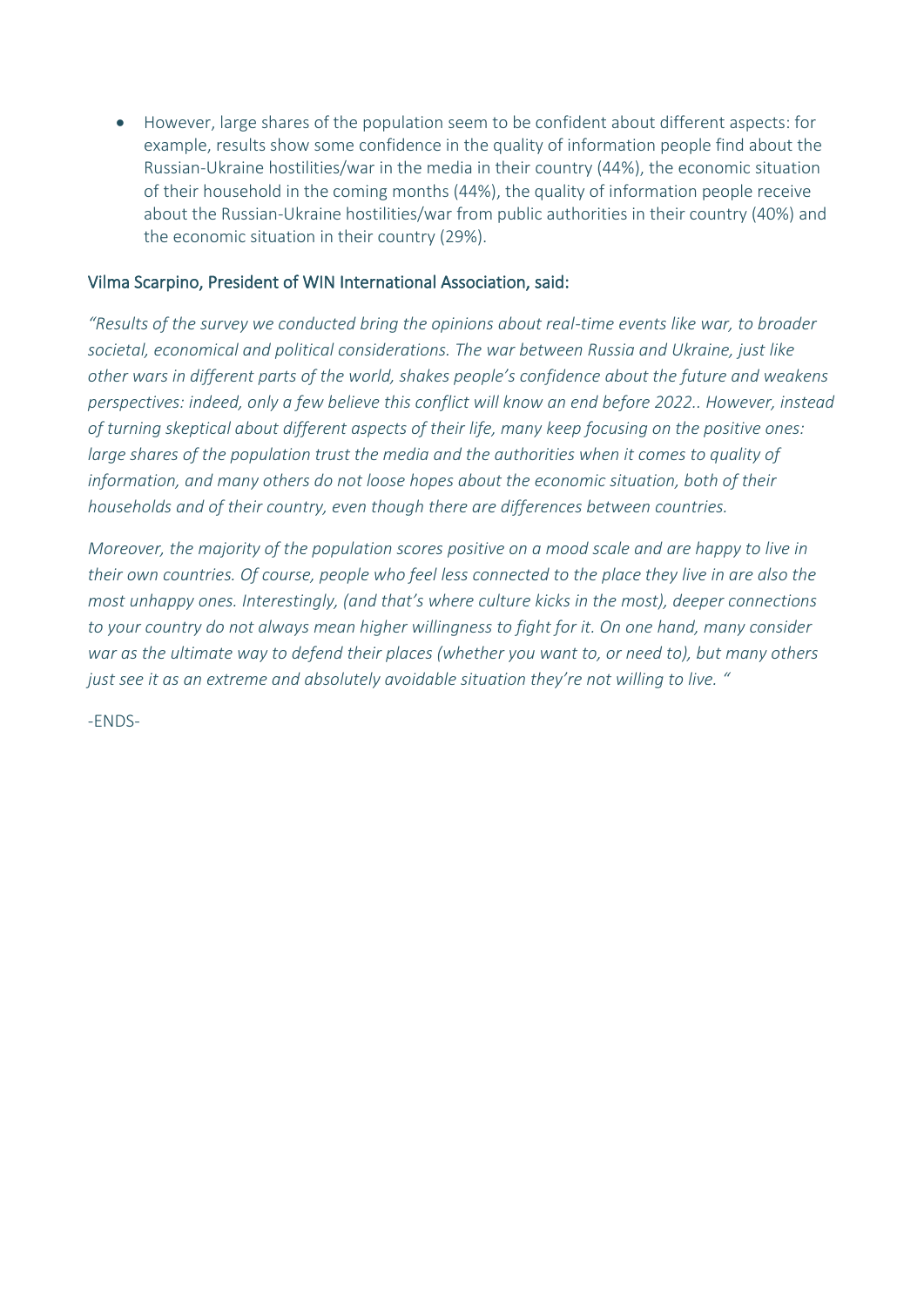# Media enquiries:

IRELAND DATA Richard Colwell, C.E.O., RED C Research Derek Bell, Project Manager, RED C Research +35318186316 info@redcresearch.ie

WORLDWIDE DATA Elena Crosilla, WIN Coordinator +39 335.62.07.347 E-mail: [coordinator@winmr.com](mailto:coordinator@winmr.com)

# NOTES FOR EDITORS

# Methodology:

The survey was conducted in 24 countries using CAWI / online / face to face survey methods.

# Sample Size and Mode of Field Work:

A total of 19,422 people were interviewed. See below for sample details. The fieldwork was conducted during April 1st and May 5th, 2022. The margin of error for the survey is between 4.4 and 2.2 at 95% confidence level.

The global average has been computed according to the covered adult population of the surveyed countries.

#### About WIN:

The Worldwide Independent Network of Market Research (WIN) is a global network conducting market research and opinion polls in every continent.

Our assets are:

- Thought leadership: access to a group of the most prominent experts and business entrepreneurs in Market Research, Polling and Consultancy
- Flexibility: tailor-made global and local solutions to meet clients' needs
- Innovation: access to the latest strategic consultancy, tool development and branded solutions
- Local experts: access to a network of experts that truly understand the local culture, market and business needs
- Trust: highest quality of talented members in all countries covered

In the years, WIN has demonstrated wide competences and ability to conduct multi-country surveys following the highest standards requested by the market. The accumulated expertise of the Association is formidable: among others, researched themes are gender equality and young people, communication and media research, and brand studies.